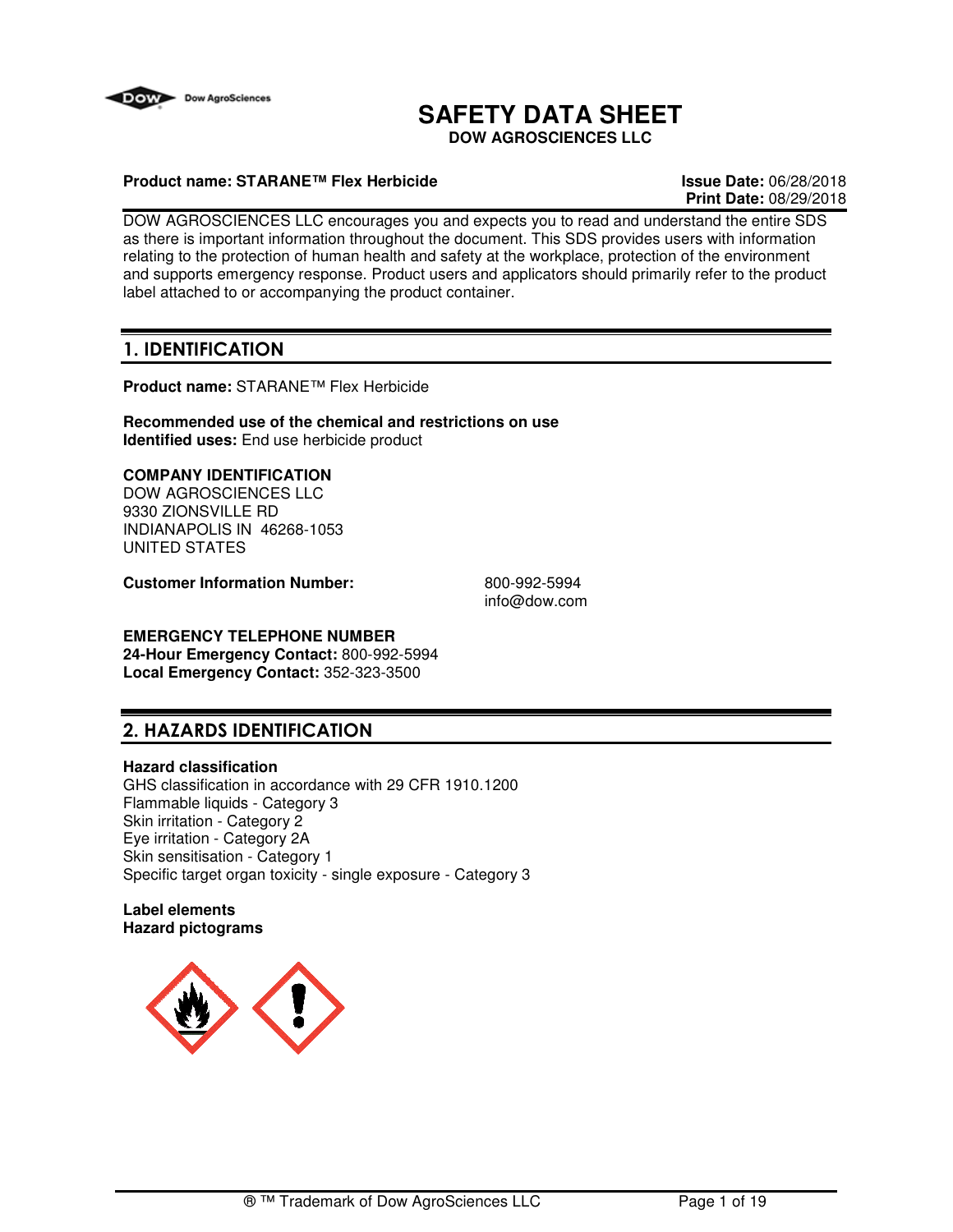### Signal word: **WARNING!**

### **Hazards**

Flammable liquid and vapour. Causes skin irritation. May cause an allergic skin reaction. Causes serious eye irritation. May cause respiratory irritation. May cause drowsiness or dizziness.

### **Precautionary statements**

### **Prevention**

Keep away from heat/sparks/open flames/hot surfaces. No smoking. Keep container tightly closed. Ground/bond container and receiving equipment. Use explosion-proof electrical/ ventilating/ lighting equipment. Use only non-sparking tools. Take precautionary measures against static discharge. Avoid breathing dust/ fume/ gas/ mist/ vapours/ spray. Wash skin thoroughly after handling. Use only outdoors or in a well-ventilated area. Contaminated work clothing should not be allowed out of the workplace. Wear protective gloves/ eye protection/ face protection.

### **Response**

IF ON SKIN (or hair): Take off immediately all contaminated clothing. Rinse skin with water/shower.

IF INHALED: Remove person to fresh air and keep comfortable for breathing. Call a POISON CENTER/doctor if you feel unwell.

IF IN EYES: Rinse cautiously with water for several minutes. Remove contact lenses, if present and easy to do. Continue rinsing.

If skin irritation or rash occurs: Get medical advice/ attention.

If eye irritation persists: Get medical advice/ attention.

Take off contaminated clothing and wash before reuse.

In case of fire: Use dry sand, dry chemical or alcohol-resistant foam to extinguish.

### **Storage**

Store in a well-ventilated place. Keep container tightly closed. Store in a well-ventilated place. Keep cool. Store locked up.

### **Disposal**

Dispose of contents/ container to an approved waste disposal plant.

## **Other hazards**

No data available

## **3. COMPOSITION/INFORMATION ON INGREDIENTS**

This product is a mixture.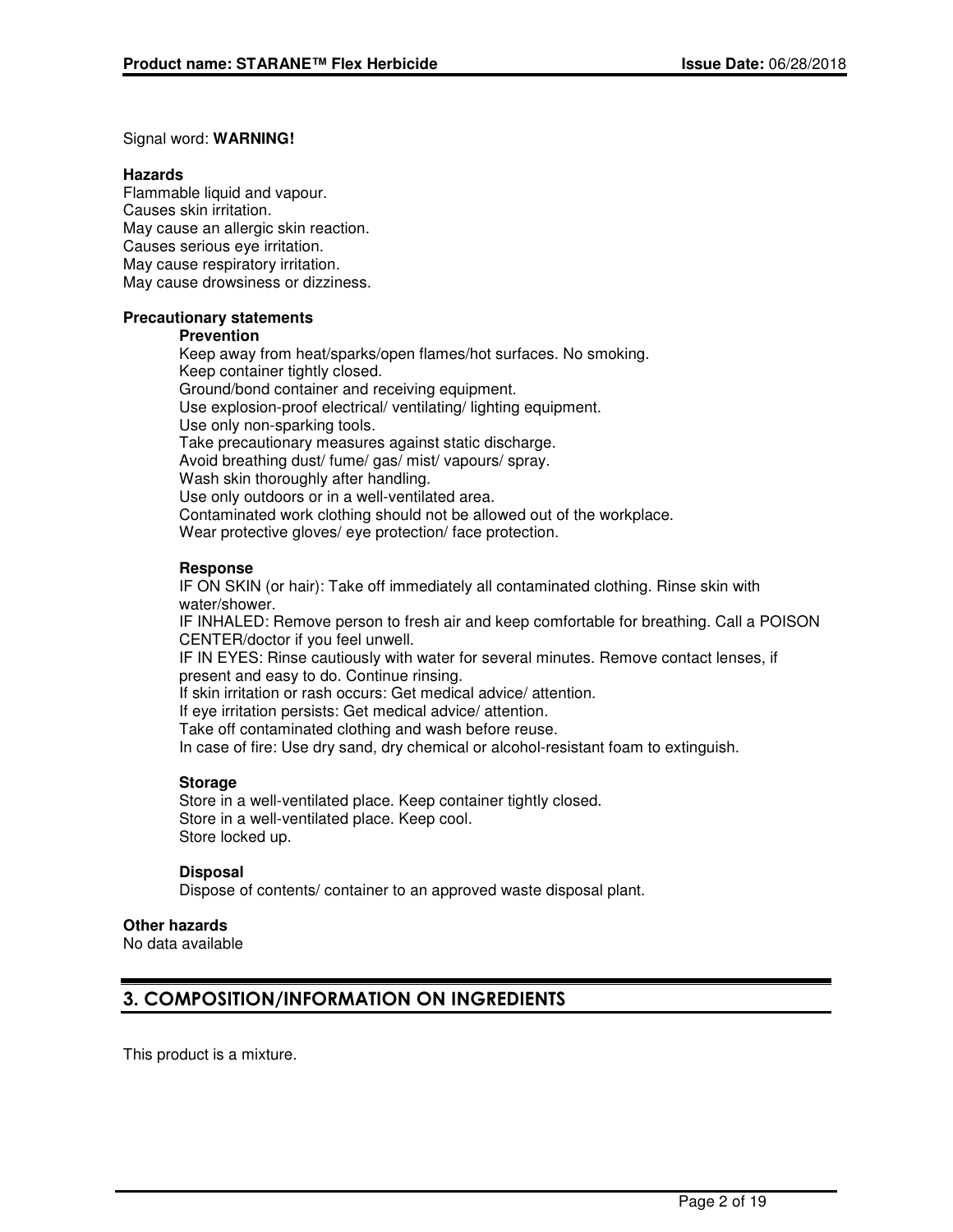| <b>Component</b>                            | <b>CASRN</b>  | Concentration |
|---------------------------------------------|---------------|---------------|
|                                             |               |               |
| Florasulam                                  | 145701-23-1   | 0.5%          |
| Fluroxypyr 1-methylheptyl ester             | 81406-37-3    | 14.45%        |
| Solvent naphtha (petroleum), light aromatic | 64742-95-6    | 31.0%         |
| 1,2,4-Trimethylbenzene                      | $95 - 63 - 6$ | 9.3%          |
| Propylene glycol                            | $57 - 55 - 6$ | 3.4%          |
| 1,3,5-Trimethylbenzene                      | 108-67-8      | 2.5%          |
| Cumene                                      | 98-82-8       | 1.2%          |
| Xylene                                      | 1330-20-7     | 0.3%          |
| <b>Balance</b>                              | Not available | 37.35%        |

## **4. FIRST AID MEASURES**

#### **Description of first aid measures General advice:**

First Aid responders should pay attention to self-protection and use the recommended protective clothing (chemical resistant gloves, splash protection). If potential for exposure exists refer to Section 8 for specific personal protective equipment.

**Inhalation:** Move person to fresh air. If person is not breathing, call an emergency responder or ambulance, then give artificial respiration; if by mouth to mouth use rescuer protection (pocket mask etc). Call a poison control center or doctor for treatment advice. If breathing is difficult, oxygen should be administered by qualified personnel.

**Skin contact:** Take off contaminated clothing. Wash skin with soap and plenty of water for 15-20 minutes. Call a poison control center or doctor for treatment advice. Wash clothing before reuse. Shoes and other leather items which cannot be decontaminated should be disposed of properly. Suitable emergency safety shower facility should be available in work area.

**Eye contact:** Hold eyes open and rinse slowly and gently with water for 15-20 minutes. Remove contact lenses, if present, after the first 5 minutes, then continue rinsing eyes. Call a poison control center or doctor for treatment advice. Suitable emergency eye wash facility should be available in work area.

**Ingestion:** Immediately call a poison control center or doctor. Do not induce vomiting unless told to do so by a poison control center or doctor. Do not give any liquid to the person. Do not give anything by mouth to an unconscious person.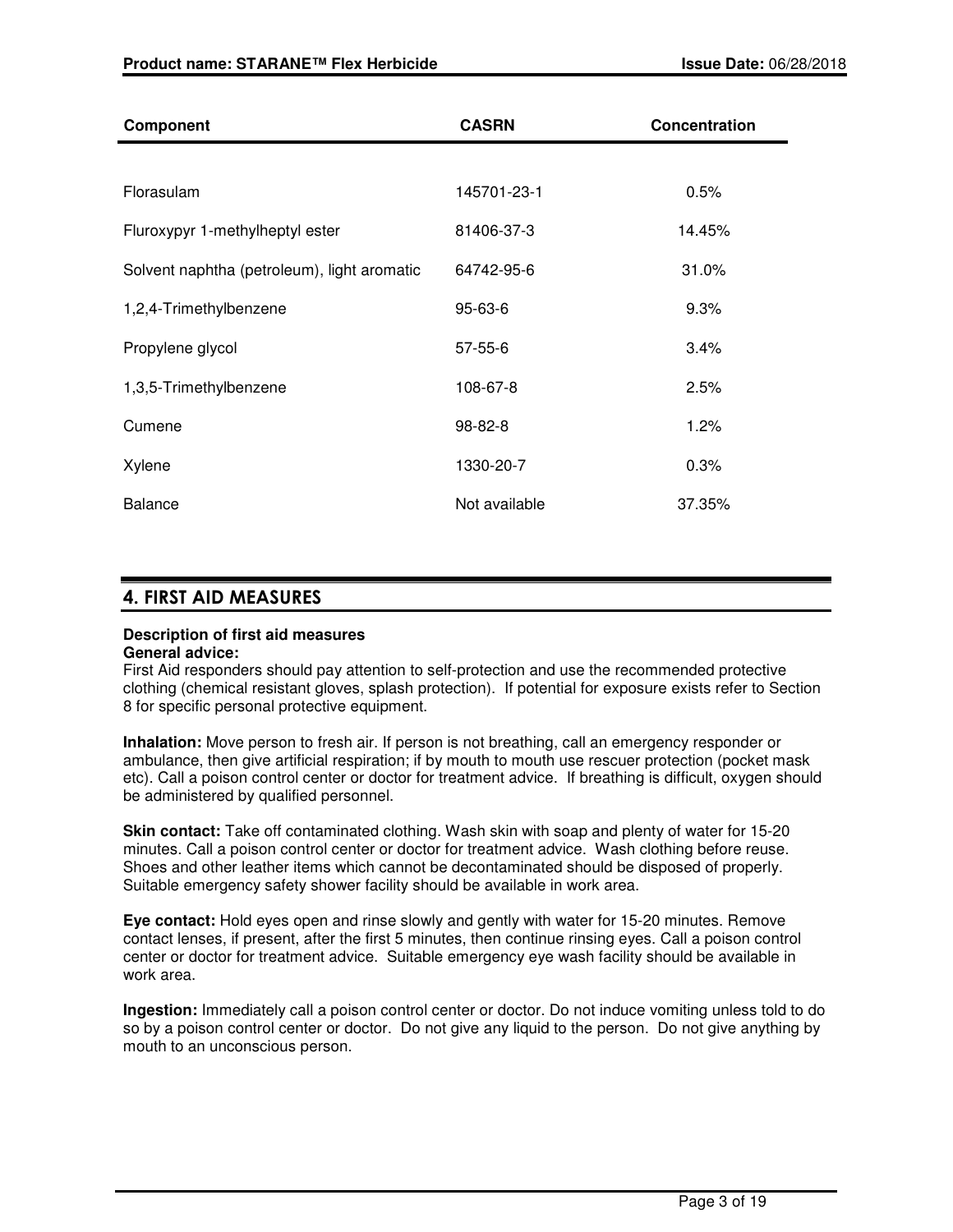### **Most important symptoms and effects, both acute and delayed:**

Aside from the information found under Description of first aid measures (above) and Indication of immediate medical attention and special treatment needed (below), any additional important symptoms and effects are described in Section 11: Toxicology Information.

### **Indication of any immediate medical attention and special treatment needed**

**Notes to physician:** Maintain adequate ventilation and oxygenation of the patient. May cause asthma-like (reactive airways) symptoms. Bronchodilators, expectorants, antitussives and corticosteroids may be of help. No specific antidote. Treatment of exposure should be directed at the control of symptoms and the clinical condition of the patient. Have the Safety Data Sheet, and if available, the product container or label with you when calling a poison control center or doctor, or going for treatment. Skin contact may aggravate preexisting dermatitis. Repeated excessive exposure may aggravate preexisting lung disease.

## **5. FIREFIGHTING MEASURES**

**Suitable extinguishing media:** Water. Dry chemical fire extinguishers. Carbon dioxide fire extinguishers. Foam. General purpose synthetic foams (including AFFF type) or protein foams are preferred if available. Alcohol resistant foams (ATC type) may function.

**Unsuitable extinguishing media:** No data available

### **Special hazards arising from the substance or mixture**

**Hazardous combustion products:** During a fire, smoke may contain the original material in addition to combustion products of varying composition which may be toxic and/or irritating. Combustion products may include and are not limited to: Nitrogen oxides. Hydrogen fluoride. Hydrogen chloride. Carbon monoxide. Carbon dioxide.

**Unusual Fire and Explosion Hazards:** May produce flash fire. Vapors are heavier than air and may travel a long distance and accumulate in low lying areas. Ignition and/or flash back may occur. If exposed to fire from another source and water is evaporated, exposure to high temperatures may cause toxic fumes. Dense smoke is produced when product burns.

### **Advice for firefighters**

**Fire Fighting Procedures:** Keep people away. Isolate fire and deny unnecessary entry. Stay upwind. Keep out of low areas where gases (fumes) can accumulate. Use water spray to cool fire exposed containers and fire affected zone until fire is out and danger of reignition has passed. Eliminate ignition sources. Contain fire water run-off if possible. Fire water run-off, if not contained, may cause environmental damage. Review the "Accidental Release Measures" and the "Ecological Information" sections of this (M)SDS.

**Special protective equipment for firefighters:** Wear positive-pressure self-contained breathing apparatus (SCBA) and protective fire fighting clothing (includes fire fighting helmet, coat, trousers, boots, and gloves). Avoid contact with this material during fire fighting operations. If contact is likely, change to full chemical resistant fire fighting clothing with self-contained breathing apparatus. If this is not available, wear full chemical resistant clothing with self-contained breathing apparatus and fight fire from a remote location. For protective equipment in post-fire or non-fire clean-up situations, refer to the relevant sections.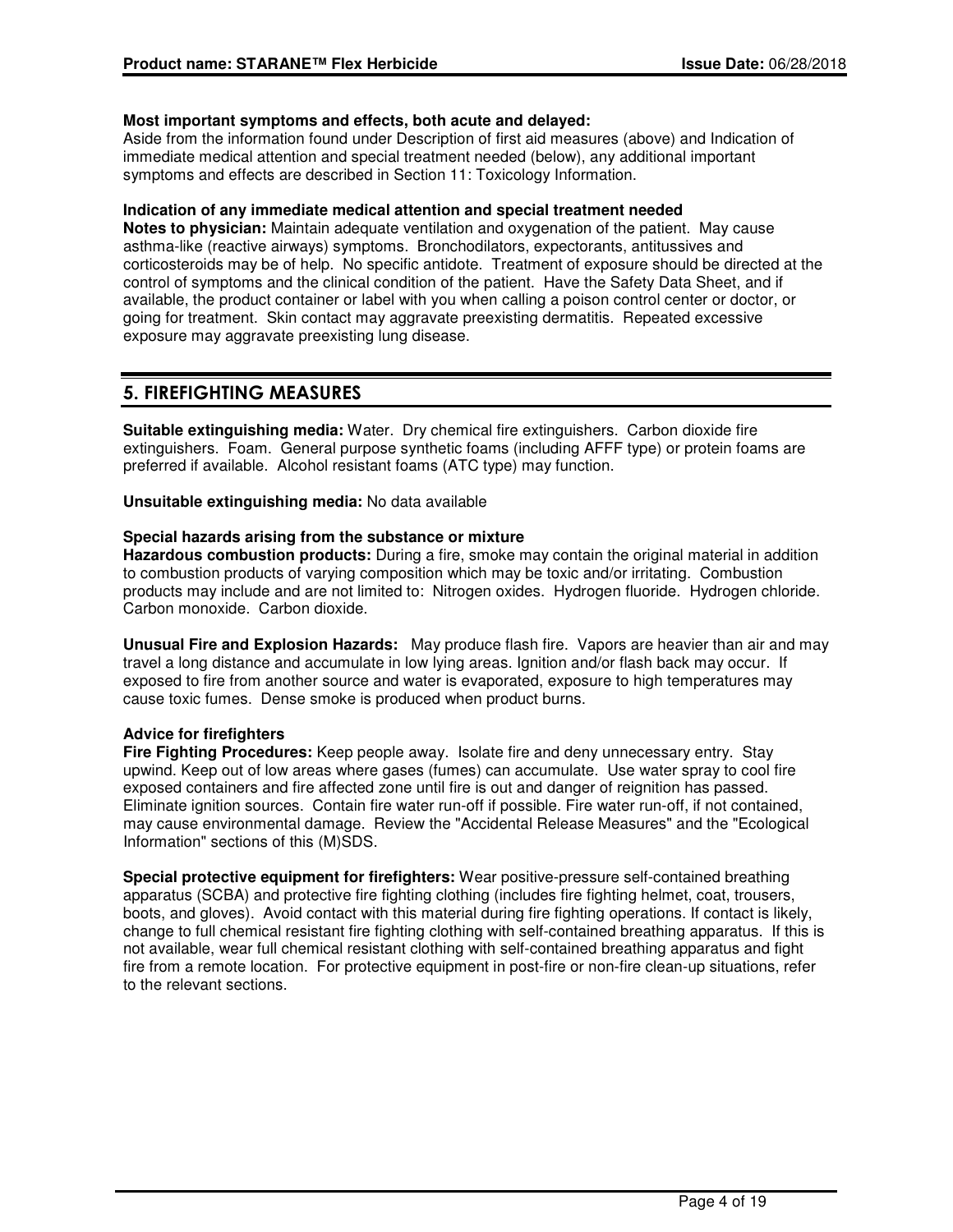## **6. ACCIDENTAL RELEASE MEASURES**

**Personal precautions, protective equipment and emergency procedures:** Isolate area. Keep unnecessary and unprotected personnel from entering the area. Keep personnel out of low areas. Keep upwind of spill. Ventilate area of leak or spill. No smoking in area. Eliminate all sources of ignition in vicinity of spill or released vapor to avoid fire or explosion. Ground and bond all containers and handling equipment. Vapor explosion hazard. Keep out of sewers. Refer to section 7, Handling, for additional precautionary measures. Use appropriate safety equipment. For additional information, refer to Section 8, Exposure Controls and Personal Protection.

**Environmental precautions:** Prevent from entering into soil, ditches, sewers, waterways and/or groundwater. See Section 12, Ecological Information. Spills or discharge to natural waterways is likely to kill aquatic organisms.

**Methods and materials for containment and cleaning up:** Contain spilled material if possible. Pump with explosion-proof equipment. If available, use foam to smother or suppress. Small spills: Absorb with materials such as: Clay. Dirt. Sand. Sweep up. Collect in suitable and properly labeled containers. Large spills: Contact Dow AgroSciences for clean-up assistance. See Section 13, Disposal Considerations, for additional information.

## **7. HANDLING AND STORAGE**

**Precautions for safe handling:** Keep out of reach of children. Keep away from heat, sparks and flame. Avoid contact with eyes, skin, and clothing. Avoid prolonged or repeated contact with skin. Do not swallow. Avoid breathing vapor or mist. Wash thoroughly after handling. Keep container closed. Use with adequate ventilation. No smoking, open flames or sources of ignition in handling and storage area. Electrically ground and bond all equipment. Containers, even those that have been emptied, can contain vapors. Do not cut, drill, grind, weld, or perform similar operations on or near empty containers. Vapors are heavier than air and may travel a long distance and accumulate in low lying areas. Ignition and/or flash back may occur. Use of non-sparking or explosion-proof equipment may be necessary, depending upon the type of operation. See Section 8, EXPOSURE CONTROLS AND PERSONAL PROTECTION.

Containers, even those that have been emptied, can contain vapors. Do not cut, drill, grind, weld, or perform similar operations on or near empty containers.

**Conditions for safe storage:** Store in a dry place. Store in original container. Keep container tightly closed when not in use. Do not store near food, foodstuffs, drugs or potable water supplies. Minimize sources of ignition, such as static build-up, heat, spark or flame.

## **8. EXPOSURE CONTROLS/PERSONAL PROTECTION**

### **Control parameters**

If exposure limits exist, they are listed below. If no exposure limits are displayed, then no values are applicable.

| Component                                      | <b>Regulation</b> | Type of listing | <b>Value/Notation</b> |
|------------------------------------------------|-------------------|-----------------|-----------------------|
| Fluroxypyr 1-methylheptyl<br>ester             | Dow IHG           | TWA             | 10 $mg/m3$            |
| Solvent naphtha (petroleum),<br>light aromatic | Dow IHG           | TWA             | 100 mg/m $3$          |
|                                                | Dow IHG           | STEL            | $300$ mg/m $3$        |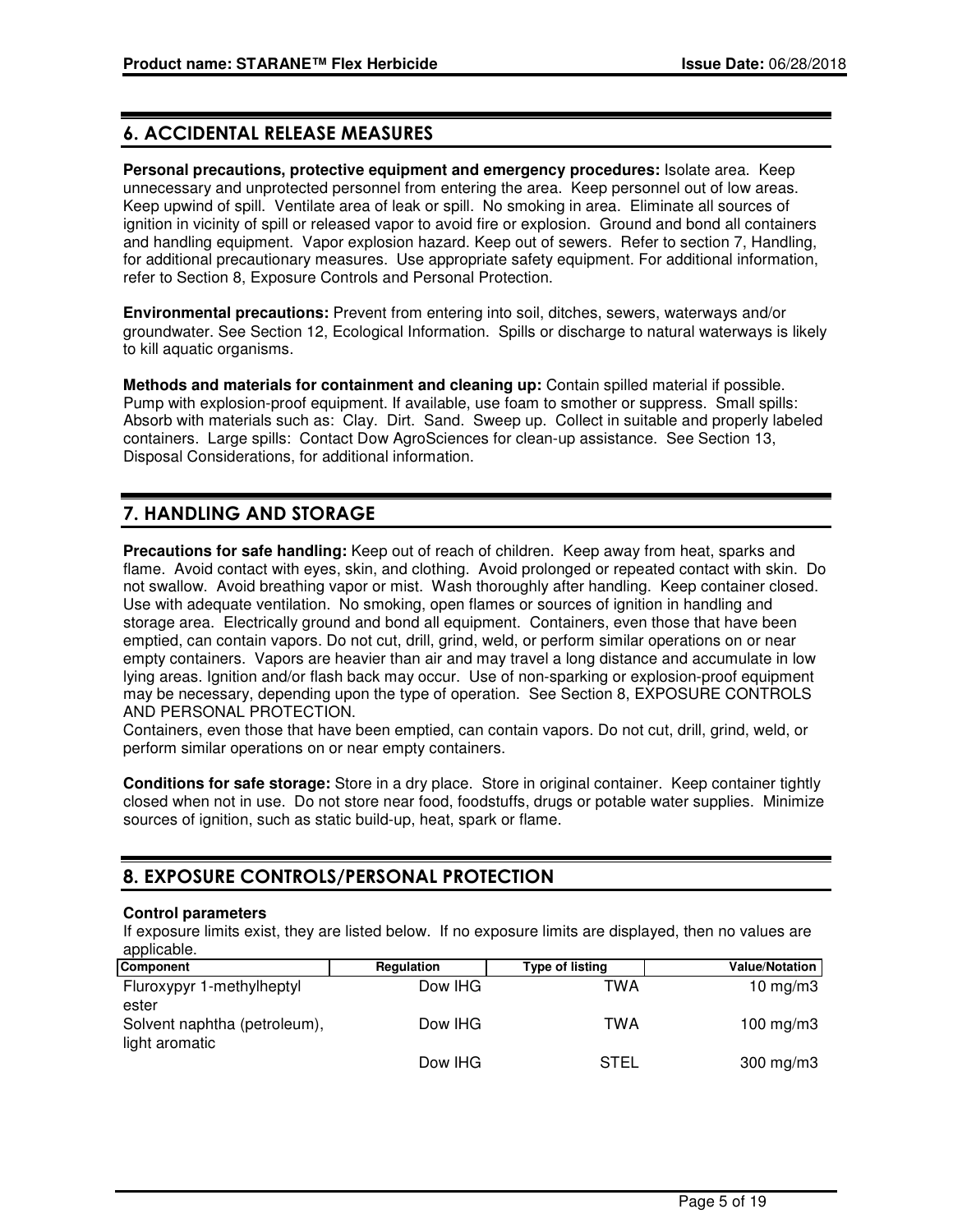|                        | OSHA Z-1     | <b>TWA</b>  | $2,000 \,\mathrm{mg/m}$ 500 ppm |
|------------------------|--------------|-------------|---------------------------------|
|                        | <b>ACGIH</b> | <b>TWA</b>  | 200 mg/m3, total                |
|                        |              |             | hydrocarbon vapor               |
| 1,2,4-Trimethylbenzene | <b>ACGIH</b> | <b>TWA</b>  | 25 ppm                          |
| Propylene glycol       | US WEEL      | <b>TWA</b>  | 10 mg/m $3$                     |
| 1,3,5-Trimethylbenzene | <b>ACGIH</b> | <b>TWA</b>  | 25 ppm                          |
| Cumene                 | <b>ACGIH</b> | <b>TWA</b>  | 50 ppm                          |
|                        | OSHA Z-1     | <b>TWA</b>  | 245 mg/m3 50 ppm                |
|                        | OSHA Z-1     | <b>TWA</b>  | <b>SKIN</b>                     |
|                        | OSHA P0      | <b>TWA</b>  | 245 mg/m3 50 ppm                |
| Xylene                 | <b>ACGIH</b> | <b>TWA</b>  | <b>BEI</b>                      |
|                        | <b>ACGIH</b> | <b>STEL</b> | BEI                             |
|                        | OSHA Z-1     | <b>TWA</b>  | $435 \text{ mg/m}$<br>$100$ ppm |
|                        | <b>ACGIH</b> | <b>TWA</b>  | $100$ ppm                       |
|                        | <b>ACGIH</b> | <b>STEL</b> | 150 ppm                         |
|                        |              |             |                                 |

RECOMMENDATIONS IN THIS SECTION ARE FOR MANUFACTURING, COMMERCIAL BLENDING AND PACKAGING WORKERS. APPLICATORS AND HANDLERS SHOULD SEE THE PRODUCT LABEL FOR PROPER PERSONAL PROTECTIVE EQUIPMENT AND CLOTHING.

### **Biological occupational exposure limits**

| CAS-No.   | <b>Control</b>           |          |                                                                 | Permissible                           | <b>Basis</b>        |
|-----------|--------------------------|----------|-----------------------------------------------------------------|---------------------------------------|---------------------|
|           | parameters               | specimen | time                                                            | concentration                         |                     |
| 1330-20-7 | Methylhippu<br>ric acids | Urine    | End of<br>shift (As<br>soon as<br>possible<br>after<br>exposure | 1.5 $g/g$<br>creatinine               | <b>ACGIH</b><br>BEI |
|           |                          |          |                                                                 | <b>Biological Sampling</b><br>ceases) |                     |

### **Exposure controls**

**Engineering controls:** Use local exhaust ventilation, or other engineering controls to maintain airborne levels below exposure limit requirements or guidelines. If there are no applicable exposure limit requirements or guidelines, general ventilation should be sufficient for most operations. Local exhaust ventilation may be necessary for some operations.

### **Individual protection measures**

**Eye/face protection:** Use chemical goggles.

### **Skin protection**

**Hand protection:** Use gloves chemically resistant to this material. Examples of preferred glove barrier materials include: Polyethylene. Ethyl vinyl alcohol laminate ("EVAL"). Styrene/butadiene rubber. Viton. Examples of acceptable glove barrier materials include: Butyl rubber. Natural rubber ("latex"). Nitrile/butadiene rubber ("nitrile" or "NBR"). Polyvinyl chloride ("PVC" or "vinyl"). Chlorinated polyethylene. Neoprene. NOTICE: The selection of a specific glove for a particular application and duration of use in a workplace should also take into account all relevant workplace factors such as, but not limited to: Other chemicals which may be handled, physical requirements (cut/puncture protection, dexterity, thermal protection), potential body reactions to glove materials, as well as the instructions/specifications provided by the glove supplier.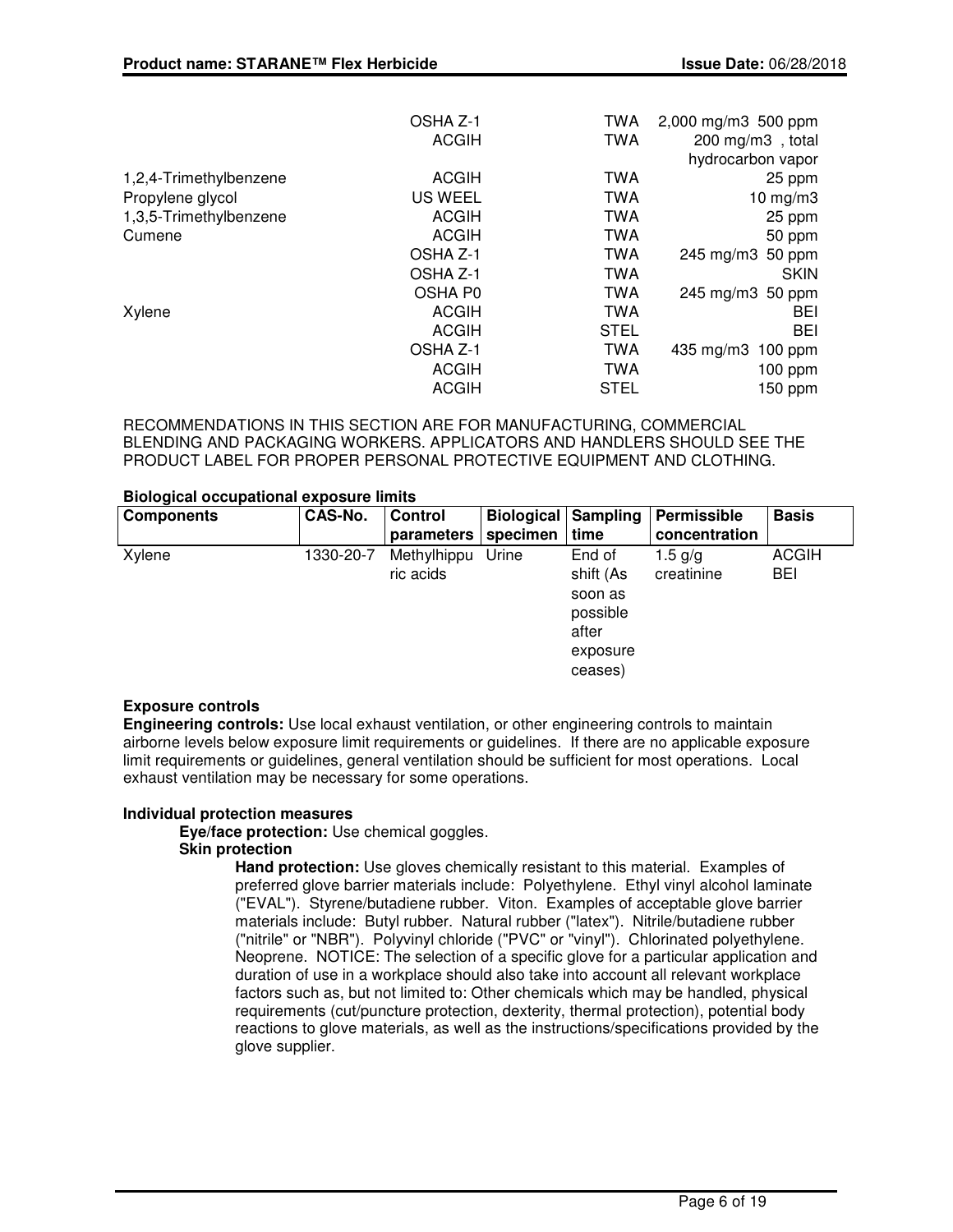**Other protection:** Use protective clothing chemically resistant to this material. Selection of specific items such as face shield, boots, apron, or full body suit will depend on the task.

**Respiratory protection:** Respiratory protection should be worn when there is a potential to exceed the exposure limit requirements or guidelines. If there are no applicable exposure limit requirements or guidelines, wear respiratory protection when adverse effects, such as respiratory irritation or discomfort have been experienced, or where indicated by your risk assessment process. For most conditions no respiratory protection should be needed; however, if discomfort is experienced, use an approved air-purifying respirator. The following should be effective types of air-purifying respirators: Organic vapor cartridge with a particulate pre-filter.

## **9. PHYSICAL AND CHEMICAL PROPERTIES**

| Appearance                                        |                                          |
|---------------------------------------------------|------------------------------------------|
| <b>Physical state</b>                             | Liquid.                                  |
| Color                                             | White                                    |
| Odor                                              | Gasoline-like                            |
| <b>Odor Threshold</b>                             | No data available                        |
| рH                                                | 4.5 1% pH Electrode                      |
| <b>Melting point/range</b>                        | Not applicable                           |
| <b>Freezing point</b>                             | No test data available                   |
| Boiling point (760 mmHg)                          | No test data available                   |
| <b>Flash point</b>                                | closed cup 57.8 °C (136.0 °F) Closed Cup |
| <b>Evaporation Rate (Butyl Acetate)</b><br>$= 1$  | No data available                        |
| Flammability (solid, gas)                         | Not applicable to liquids                |
| <b>Lower explosion limit</b>                      | No test data available                   |
| <b>Upper explosion limit</b>                      | No test data available                   |
| <b>Vapor Pressure</b>                             | No test data available                   |
| Relative Vapor Density (air $= 1$ )               | No test data available                   |
| Relative Density (water $= 1$ )                   | No test data available                   |
| <b>Water solubility</b>                           | Emulsion                                 |
| <b>Partition coefficient: n-</b><br>octanol/water | No data available                        |
| <b>Auto-ignition temperature</b>                  | No test data available                   |
| <b>Decomposition temperature</b>                  | No test data available                   |
| <b>Kinematic Viscosity</b>                        | 180 - 2000 mm2/s at 20 °C (68 °F)        |
| <b>Explosive properties</b>                       | No data available                        |
| <b>Oxidizing properties</b>                       | No                                       |
| <b>Liquid Density</b>                             | 0.9861 g/cm3 at 20 °C (68 °F) OECD 109   |
| Molecular weight                                  | No data available                        |

NOTE: The physical data presented above are typical values and should not be construed as a specification.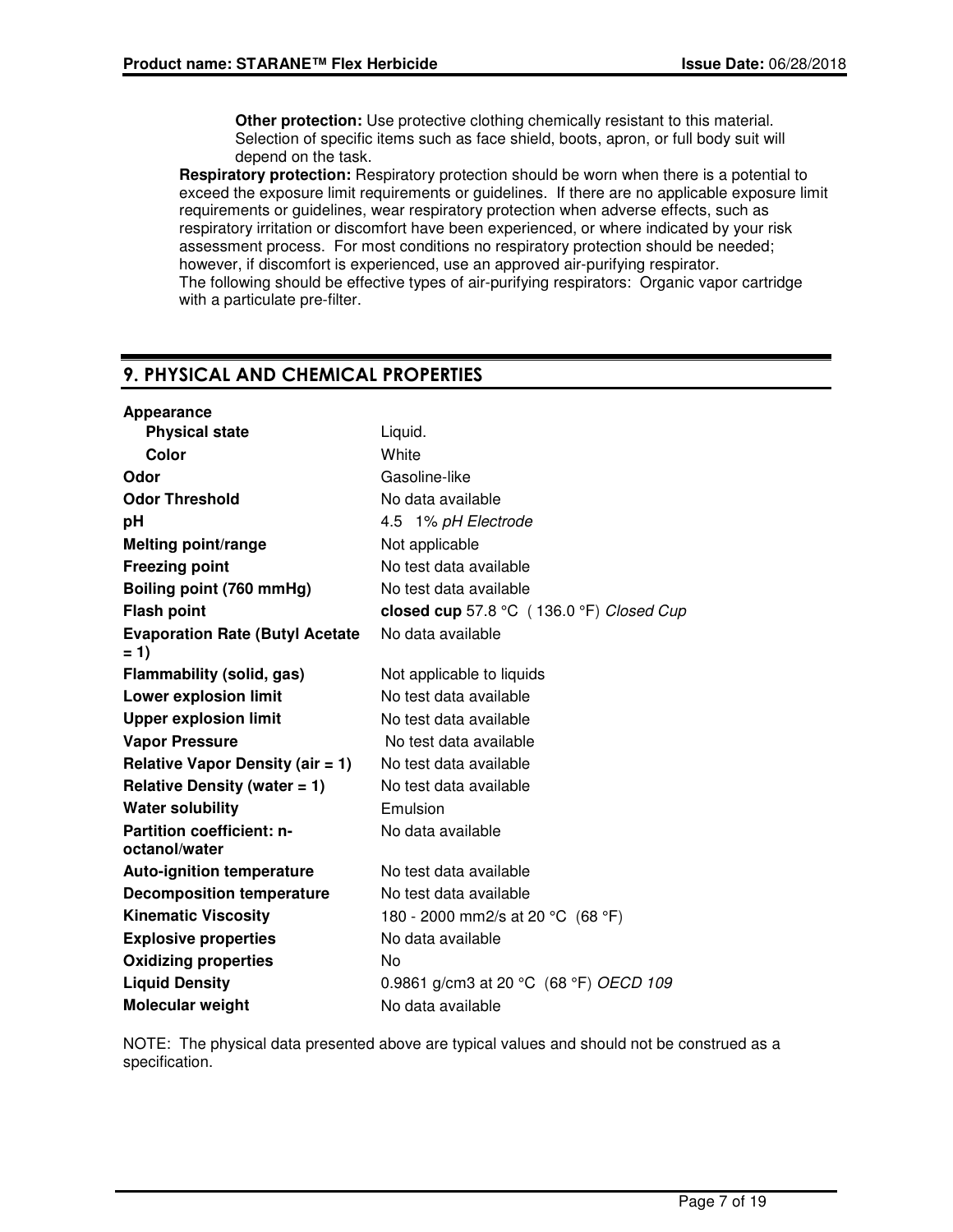## **10. STABILITY AND REACTIVITY**

**Reactivity:** No dangerous reaction known under conditions of normal use.

**Chemical stability:** Thermally stable at typical use temperatures.

**Possibility of hazardous reactions:** Polymerization will not occur.

**Conditions to avoid:** Can coagulate if frozen. Active ingredient decomposes at elevated temperatures. Generation of gas during decomposition can cause pressure in closed systems.

**Incompatible materials:** Avoid contact with: Strong oxidizers. Addition of chemicals may cause phase separation.

**Hazardous decomposition products:** Decomposition products depend upon temperature, air supply and the presence of other materials. Toxic gases are released during decomposition.

## **11. TOXICOLOGICAL INFORMATION**

Toxicological information appears in this section when such data is available.

### **Acute toxicity**

### **Acute oral toxicity**

Very low toxicity if swallowed. Harmful effects not anticipated from swallowing small amounts.

As product: LD50, Rat, female, > 5,000 mg/kg

### **Acute dermal toxicity**

Prolonged skin contact is unlikely to result in absorption of harmful amounts.

As product: LD50, Rat, > 5,000 mg/kg

### **Acute inhalation toxicity**

Prolonged exposure is not expected to cause adverse effects. Excessive exposure may cause irritation to upper respiratory tract (nose and throat) and lungs. Symptoms of excessive exposure may be anesthetic or narcotic effects; dizziness and drowsiness may be observed.

As product: LC50, Rat, 4 Hour, Mist, > 5.52 mg/l No deaths occurred at this concentration.

### **Skin corrosion/irritation**

Brief contact may cause slight skin irritation with local redness. May cause drying and flaking of the skin. Effects may be slow to heal.

### **Serious eye damage/eye irritation**

May cause moderate eye irritation which may be slow to heal.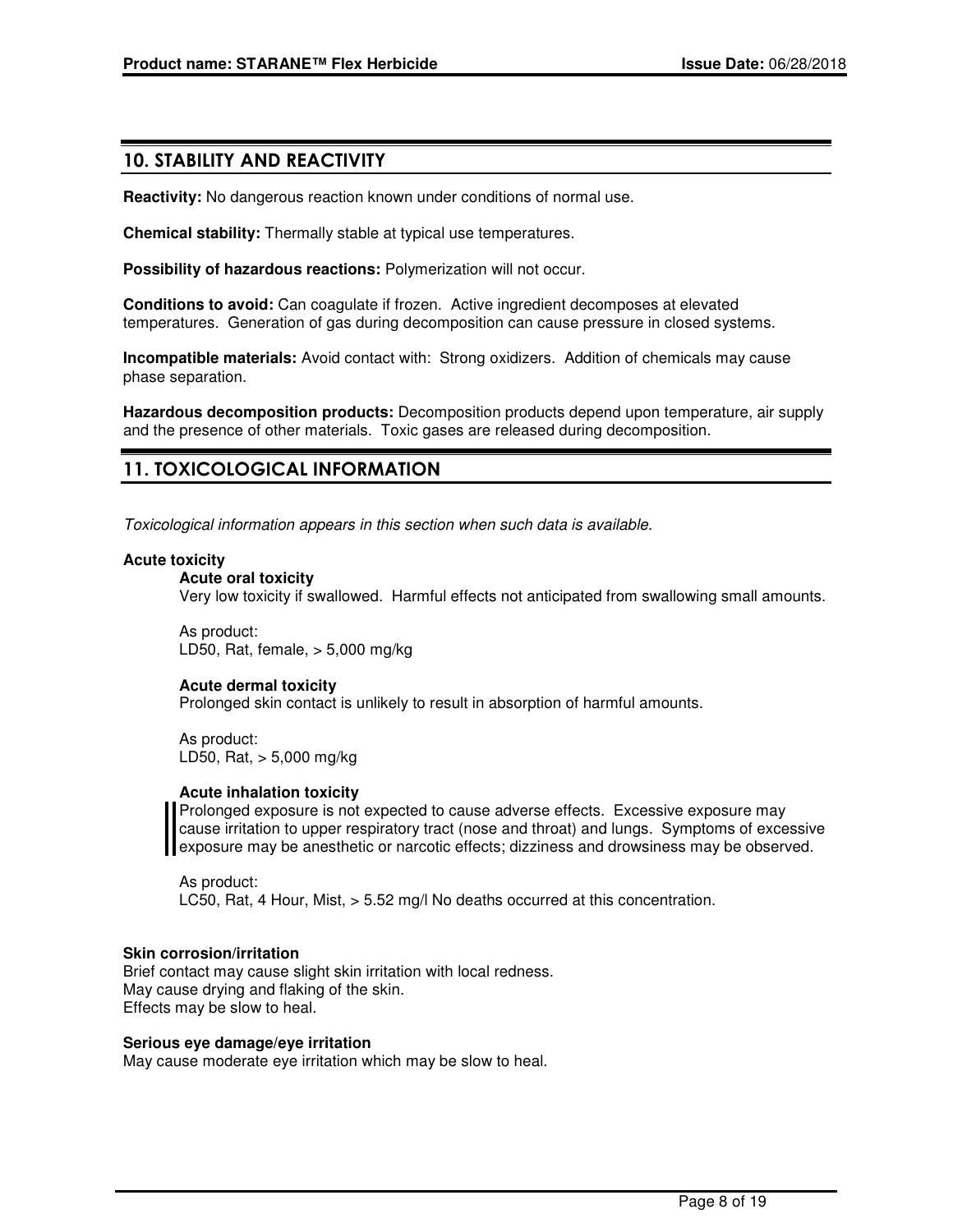May cause slight corneal injury.

### **Sensitization**

Has demonstrated the potential for contact allergy in mice. Did not cause allergic skin reactions when tested in guinea pigs.

For respiratory sensitization: No relevant data found.

### **Specific Target Organ Systemic Toxicity (Single Exposure)**

May cause respiratory irritation. May cause drowsiness or dizziness.

### **Specific Target Organ Systemic Toxicity (Repeated Exposure)**

For the active ingredient(s): Florasulam. In animals, effects have been reported on the following organs: Kidney. For the solvent(s): In animals, effects have been reported on the following organs: Respiratory tract. Eye. Lung. Blood. Kidney

### **Carcinogenicity**

For the minor component(s): Has caused cancer in laboratory animals. However, the relevance of this to humans is unknown. For the active ingredient(s): Florasulam. For similar active ingredient(s). Fluroxypyr. Did not cause cancer in laboratory animals.

### **Teratogenicity**

For the active ingredient(s): Has been toxic to the fetus in laboratory animals at doses toxic to the mother. Did not cause birth defects in laboratory animals.

For the solvent(s): Has been toxic to the fetus in laboratory animals at doses toxic to the mother. Has caused birth defects in laboratory animals only at doses producing severe toxicity in the mother.

### **Reproductive toxicity**

For the solvent(s): In laboratory animal studies, effects on reproduction have been seen only at doses that produced significant toxicity to the parent animals. For the active ingredient(s): In animal studies, did not interfere with reproduction.

### **Mutagenicity**

For the active ingredient(s): For the component(s) tested: In vitro genetic toxicity studies were negative. Animal genetic toxicity studies were negative.

### **Aspiration Hazard**

Based on physical properties, not likely to be an aspiration hazard.

| Carcinogenicity              |              |                                      |
|------------------------------|--------------|--------------------------------------|
| <b>Component</b>             | List         | <b>Classification</b>                |
| Solvent naphtha (petroleum), | <b>ACGIH</b> | A3: Confirmed animal carcinogen with |
| light aromatic               |              | unknown relevance to humans.         |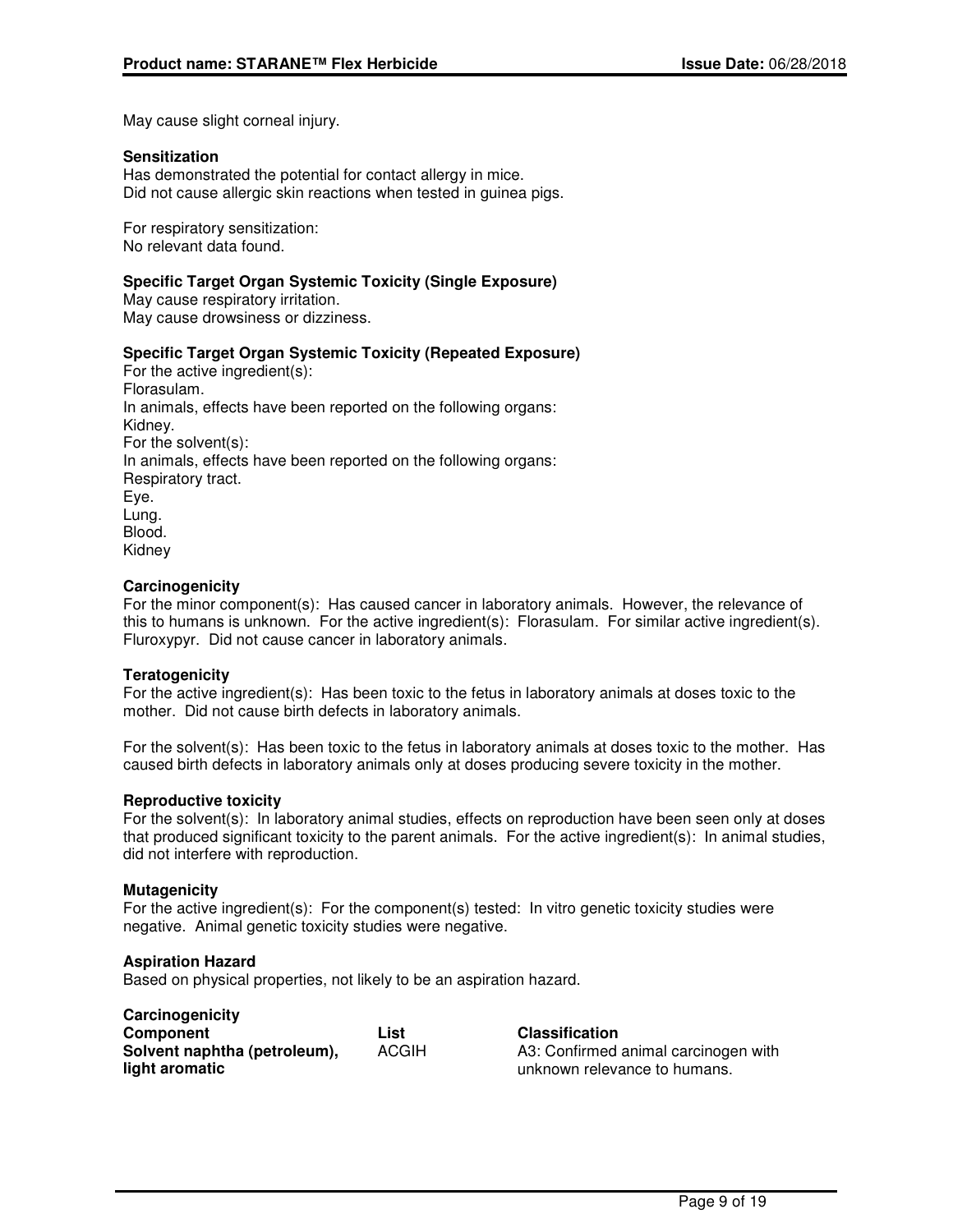**Cumene IARC** Group 2B: Possibly carcinogenic to humans US NTP Reasonably anticipated to be a human carcinogen

## **12. ECOLOGICAL INFORMATION**

Ecotoxicological information appears in this section when such data is available.

### **Toxicity**

### **Acute toxicity to fish**

LC50, Oncorhynchus mykiss (rainbow trout), flow-through test, 96 Hour, 18.6 mg/l

### **Acute toxicity to aquatic invertebrates**

EC50, Daphnia magna (Water flea), semi-static test, 48 Hour, 27 - 35 mg/l

### **Acute toxicity to algae/aquatic plants**

Material is highly toxic to aquatic organisms on an acute basis (LC50/EC50 between 0.1 and 1 mg/L in the most sensitive species tested).

ErC50, Pseudokirchneriella subcapitata (green algae), 72 Hour, Growth rate inhibition, 1.730 mg/l

ErC50, Myriophyllum spicatum, static test, 14 d, Growth rate inhibition, 0.235 mg/l

ErC50, Lemna gibba, 7 d, 0.156 mg/l

NOEC, Lemna gibba, 7 d, 0.0274 mg/l

### **Toxicity to Above Ground Organisms**

Material is practically non-toxic to birds on an acute basis (LD50  $>$  2000 mg/kg).

contact LD50, Apis mellifera (bees), 48 Hour, > 200micrograms/bee

oral LD50, Apis mellifera (bees), 48 Hour, > 215.8micrograms/bee

oral LD50, Colinus virginianus (Bobwhite quail), 2,000 mg/kg

### **Toxicity to soil-dwelling organisms**

LC50, Eisenia fetida (earthworms), 14 d, survival, 320 mg/kg

#### **Persistence and degradability**

#### **Florasulam**

**Biodegradability:** Material is expected to biodegrade very slowly (in the environment). Fails to pass OECD/EEC tests for ready biodegradability. 10-day Window: Fail **Biodegradation:** 2 % **Exposure time:** 28 d **Method:** OECD Test Guideline 301B or Equivalent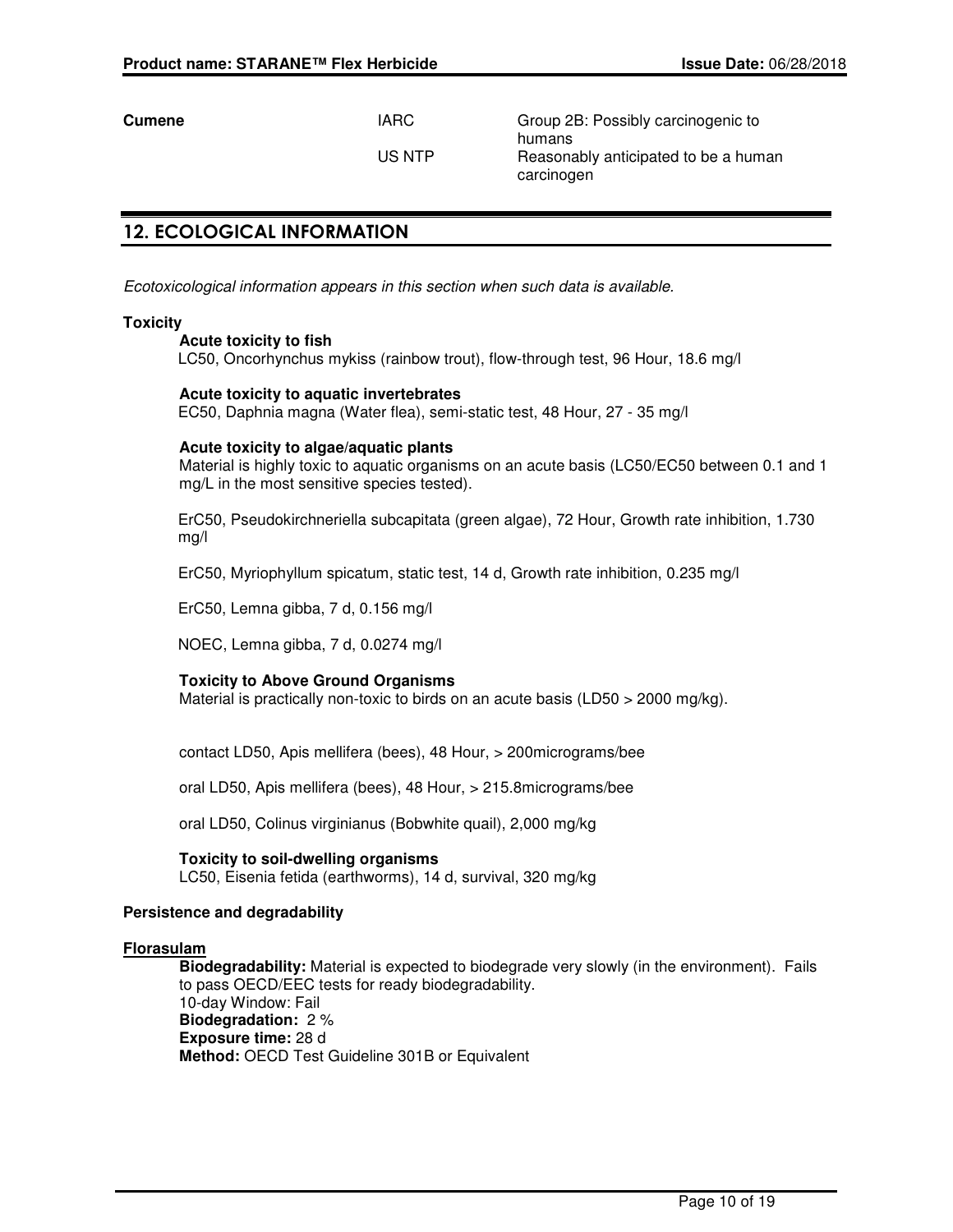### **Theoretical Oxygen Demand:** 0.85 mg/mg

### **Biological oxygen demand (BOD)**

| <b>Incubation</b><br>Time | <b>BOD</b> |
|---------------------------|------------|
| 5 d                       | 0.012      |
|                           | mg/mg      |

## **Stability in Water (1/2-life)**

 $, > 30$  d

**Photodegradation Atmospheric half-life:** 1.82 Hour **Method:** Estimated.

### **Fluroxypyr 1-methylheptyl ester**

**Biodegradability:** Material is not readily biodegradable according to OECD/EEC guidelines. 10-day Window: Fail **Biodegradation:** 32 % **Exposure time:** 28 d **Method:** OECD Test Guideline 301D or Equivalent

**Theoretical Oxygen Demand:** 2.2 mg/mg

**Stability in Water (1/2-life)** Hydrolysis, half-life, 454 d

### **Solvent naphtha (petroleum), light aromatic**

**Biodegradability:** For the major component(s): Biodegradation under aerobic static laboratory conditions is high (BOD20 or BOD28/ThOD > 40%). For some component(s): Biodegradation under aerobic static laboratory conditions is low (BOD20 or BOD28/ThOD between 2.5 and 10%).

### **1,2,4-Trimethylbenzene**

**Biodegradability:** Material is ultimately biodegradable (reaches > 70% mineralization in OECD test(s) for inherent biodegradability).

**Biodegradation:** 100 % **Exposure time:** 1 d

**Theoretical Oxygen Demand:** 3.19 mg/mg

### **Photodegradation**

**Test Type:** Half-life (indirect photolysis) **Sensitization:** OH radicals **Atmospheric half-life:** 0.641 d **Method:** Estimated.

**Propylene glycol**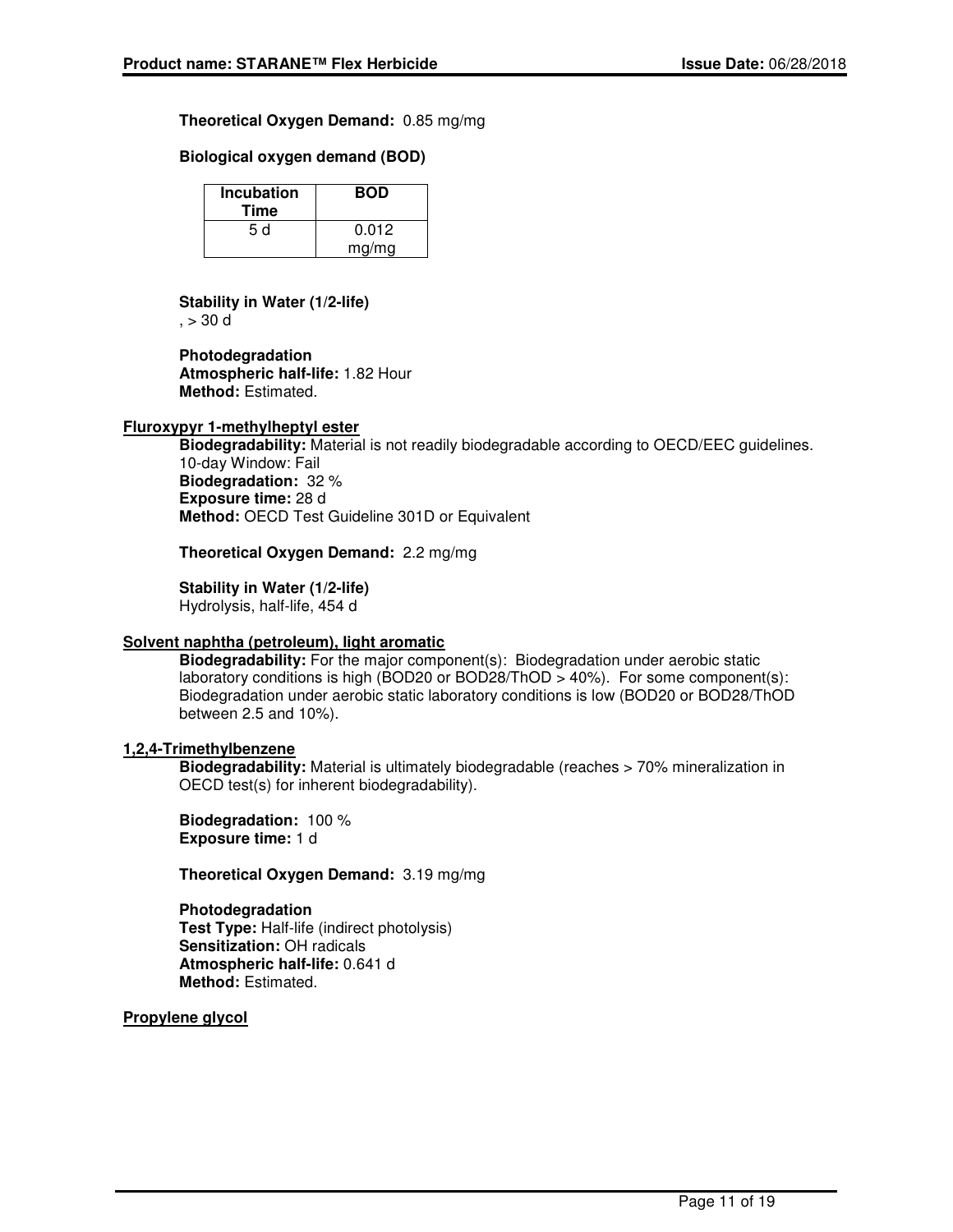**Biodegradability:** Material is readily biodegradable. Passes OECD test(s) for ready biodegradability. Biodegradation may occur under anaerobic conditions (in the absence of oxygen). 10-day Window: Pass **Biodegradation:** 81 % **Exposure time:** 28 d **Method:** OECD Test Guideline 301F or Equivalent 10-day Window: Not applicable **Biodegradation:** 96 % **Exposure time:** 64 d

**Method:** OECD Test Guideline 306 or Equivalent

**Theoretical Oxygen Demand:** 1.68 mg/mg

**Chemical Oxygen Demand:** 1.53 mg/mg

### **Biological oxygen demand (BOD)**

| <b>Incubation</b><br>Time | <b>BOD</b> |
|---------------------------|------------|
| 5 d                       | 69.000 %   |
| 10 d                      | 70.000 %   |
| 20 d                      | 86.000 %   |

**Photodegradation Atmospheric half-life:** 10 Hour **Method:** Estimated.

### **1,3,5-Trimethylbenzene**

**Biodegradability:** Based on stringent OECD test guidelines, this material cannot be considered as readily biodegradable; however, these results do not necessarily mean that the material is not biodegradable under environmental conditions. 10-day Window: Not applicable **Biodegradation:** 0 % **Exposure time:** 28 d **Method:** OECD Test Guideline 301C or Equivalent 10-day Window: Not applicable **Biodegradation:** 50 % **Exposure time:** 4.4 d **Method:** Calculated.

### **Theoretical Oxygen Demand:** 3.19 mg/mg

**Photodegradation Test Type:** Half-life (indirect photolysis) **Sensitization:** OH radicals **Atmospheric half-life:** 3.7 Hour **Method:** Estimated.

### **Cumene**

**Biodegradability:** Material is readily biodegradable. Passes OECD test(s) for ready biodegradability. 10-day Window: Pass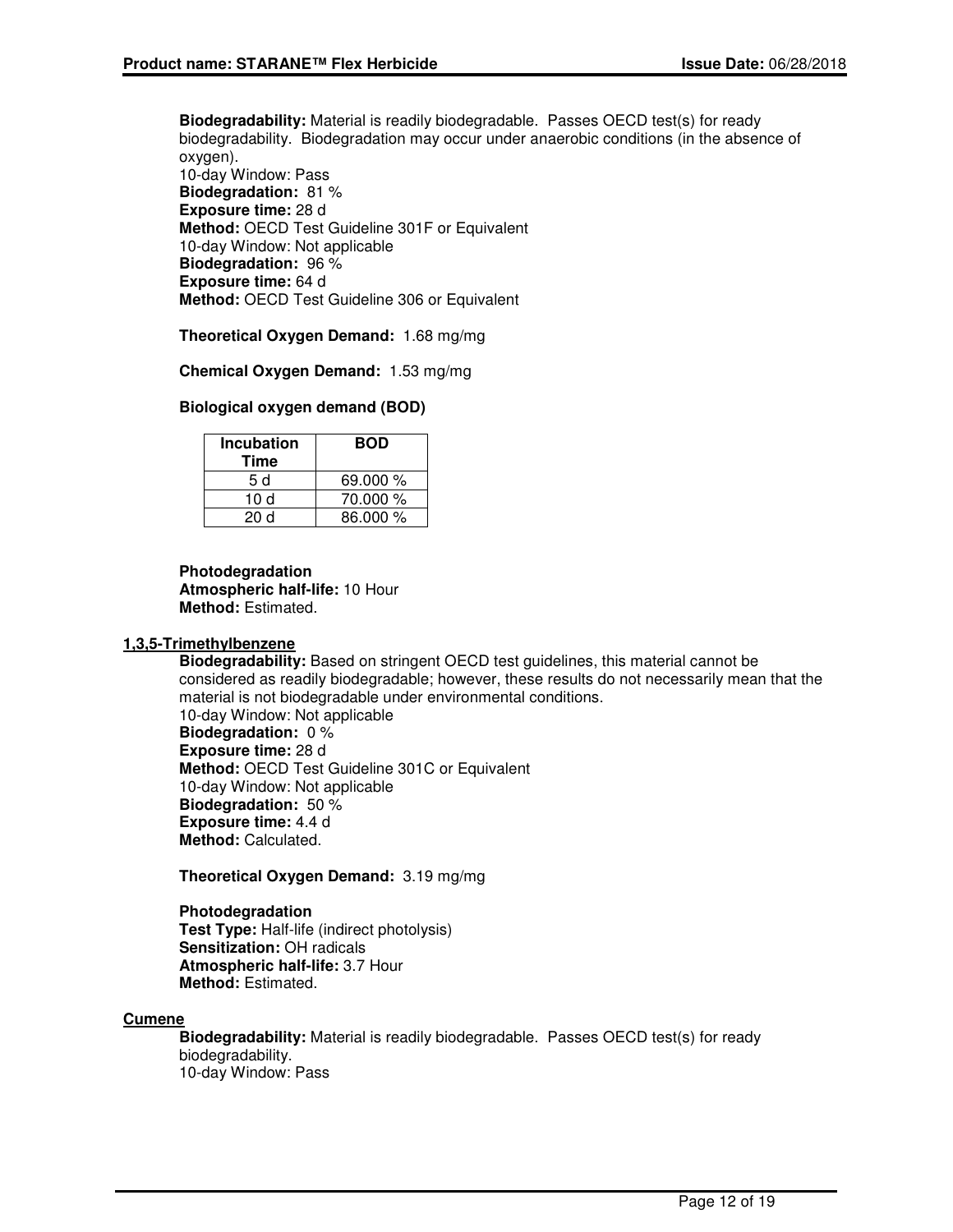**Biodegradation:** 70 % **Exposure time:** 20 d **Method:** OECD Test Guideline 301D or Equivalent

**Theoretical Oxygen Demand:** 3.20 mg/mg Estimated.

### **Biological oxygen demand (BOD)**

| Incubation<br><b>Time</b> | <b>BOD</b> |
|---------------------------|------------|
| 5 d                       | 40%        |
| 10 d                      | 62%        |
| 20d                       | 70%        |

### **Photodegradation**

**Test Type:** Half-life (indirect photolysis) **Sensitization:** OH radicals **Atmospheric half-life:** 1.55 d **Method:** Estimated.

### **Xylene**

**Biodegradability:** Material is expected to be readily biodegradable. 10-day Window: Pass **Biodegradation:** > 60 % **Exposure time:** 10 d **Method:** OECD Test Guideline 301F or Equivalent

**Theoretical Oxygen Demand:** 3.17 mg/mg

### **Biological oxygen demand (BOD)**

| <b>Incubation</b><br>Time | <b>BOD</b> |
|---------------------------|------------|
| 5 d                       | 37.000%    |
| 10 d                      | 58.000 %   |
| 20d                       | 72.000 %   |

### **Photodegradation**

**Test Type:** Half-life (indirect photolysis) **Sensitization:** OH radicals **Atmospheric half-life:** 19.7 Hour **Method:** Estimated.

### **Balance**

**Biodegradability:** No relevant data found.

### **Bioaccumulative potential**

### **Florasulam**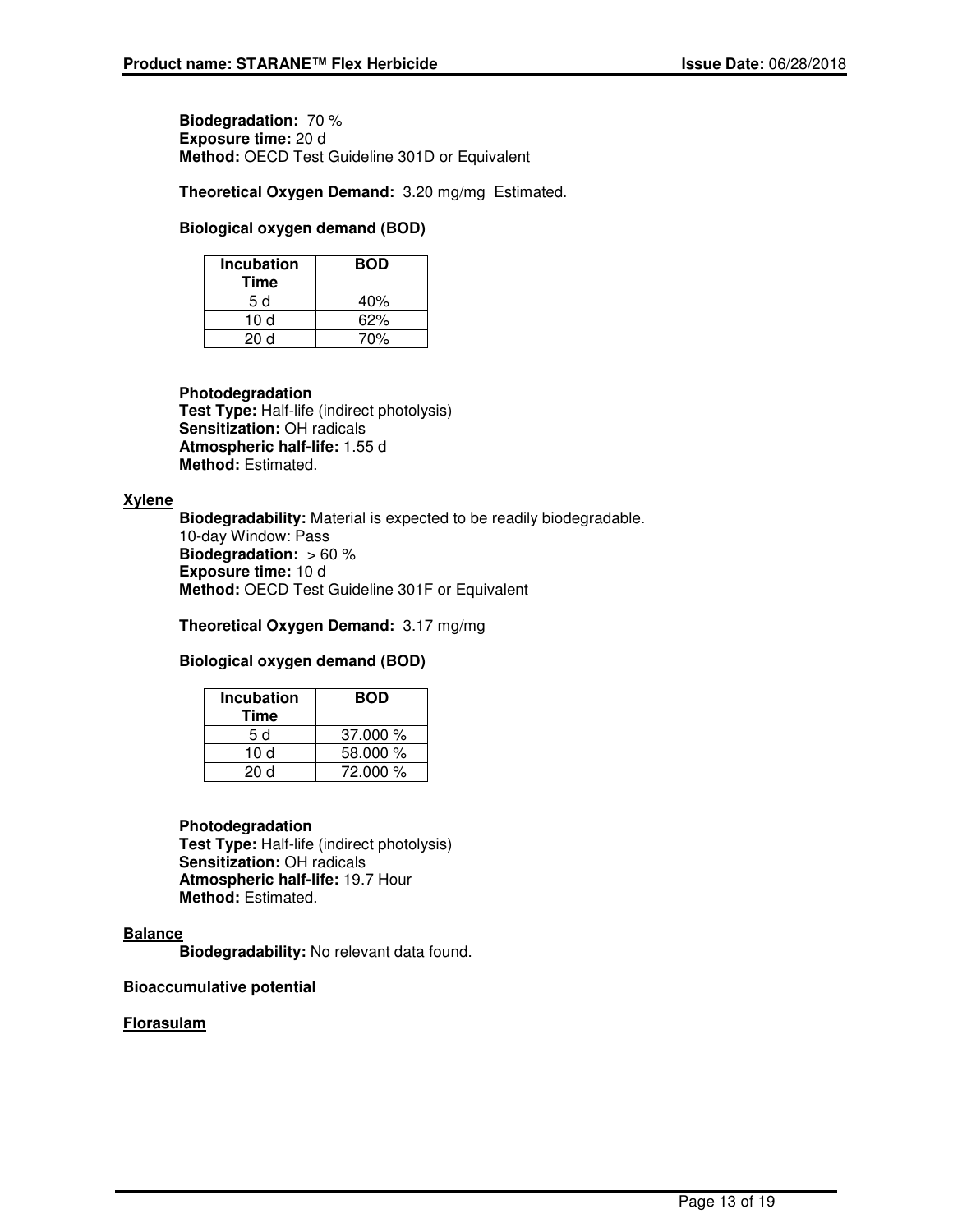**Bioaccumulation:** Bioconcentration potential is low (BCF < 100 or Log Pow < 3). **Partition coefficient: n-octanol/water(log Pow):** -1.22 **Bioconcentration factor (BCF):** 0.8 Fish 28 d Measured

### **Fluroxypyr 1-methylheptyl ester**

**Bioaccumulation:** Bioconcentration potential is low (BCF < 100 or Log Pow < 3). **Partition coefficient: n-octanol/water(log Pow):** 5.04 Measured **Bioconcentration factor (BCF):** 26 Oncorhynchus mykiss (rainbow trout) Measured

### **Solvent naphtha (petroleum), light aromatic**

**Bioaccumulation:** For the major component(s): Bioconcentration potential is moderate (BCF between 100 and 3000 or Log Pow between 3 and 5). For the minor component(s): Bioconcentration potential is low (BCF < 100 or Log Pow < 3).

### **1,2,4-Trimethylbenzene**

**Bioaccumulation:** Bioconcentration potential is moderate (BCF between 100 and 3000 or Log Pow between 3 and 5). **Partition coefficient: n-octanol/water(log Pow):** 3.63 Measured **Bioconcentration factor (BCF):** 33 - 275 Cyprinus carpio (Carp) 56 d Measured

### **Propylene glycol**

**Bioaccumulation:** Bioconcentration potential is low (BCF < 100 or Log Pow < 3). **Partition coefficient: n-octanol/water(log Pow):** -1.07 Measured **Bioconcentration factor (BCF):** 0.09 Estimated.

### **1,3,5-Trimethylbenzene**

**Bioaccumulation:** Bioconcentration potential is moderate (BCF between 100 and 3000 or Log Pow between 3 and 5).

**Partition coefficient: n-octanol/water(log Pow):** 3.42 Measured **Bioconcentration factor (BCF):** 161 Pimephales promelas (fathead minnow) Measured

### **Cumene**

**Bioaccumulation:** Bioconcentration potential is low (BCF < 100 or Log Pow < 3). **Partition coefficient: n-octanol/water(log Pow):** 3.4 - 3.7 Measured **Bioconcentration factor (BCF):** 35.5 Fish Measured

### **Xylene**

**Bioaccumulation:** Bioconcentration potential is low (BCF < 100 or Log Pow < 3). **Partition coefficient: n-octanol/water(log Pow):** 3.12 Measured **Bioconcentration factor (BCF):** 25.9 Rainbow trout (Salmo gairdneri) Measured

### **Balance**

**Bioaccumulation:** No relevant data found.

### **Mobility in soil**

### **Florasulam**

Potential for mobility in soil is very high (Koc between 0 and 50). **Partition coefficient (Koc):** 4 - 54

### **Fluroxypyr 1-methylheptyl ester**

Expected to be relatively immobile in soil (Koc > 5000). **Partition coefficient (Koc):** 6200 - 43000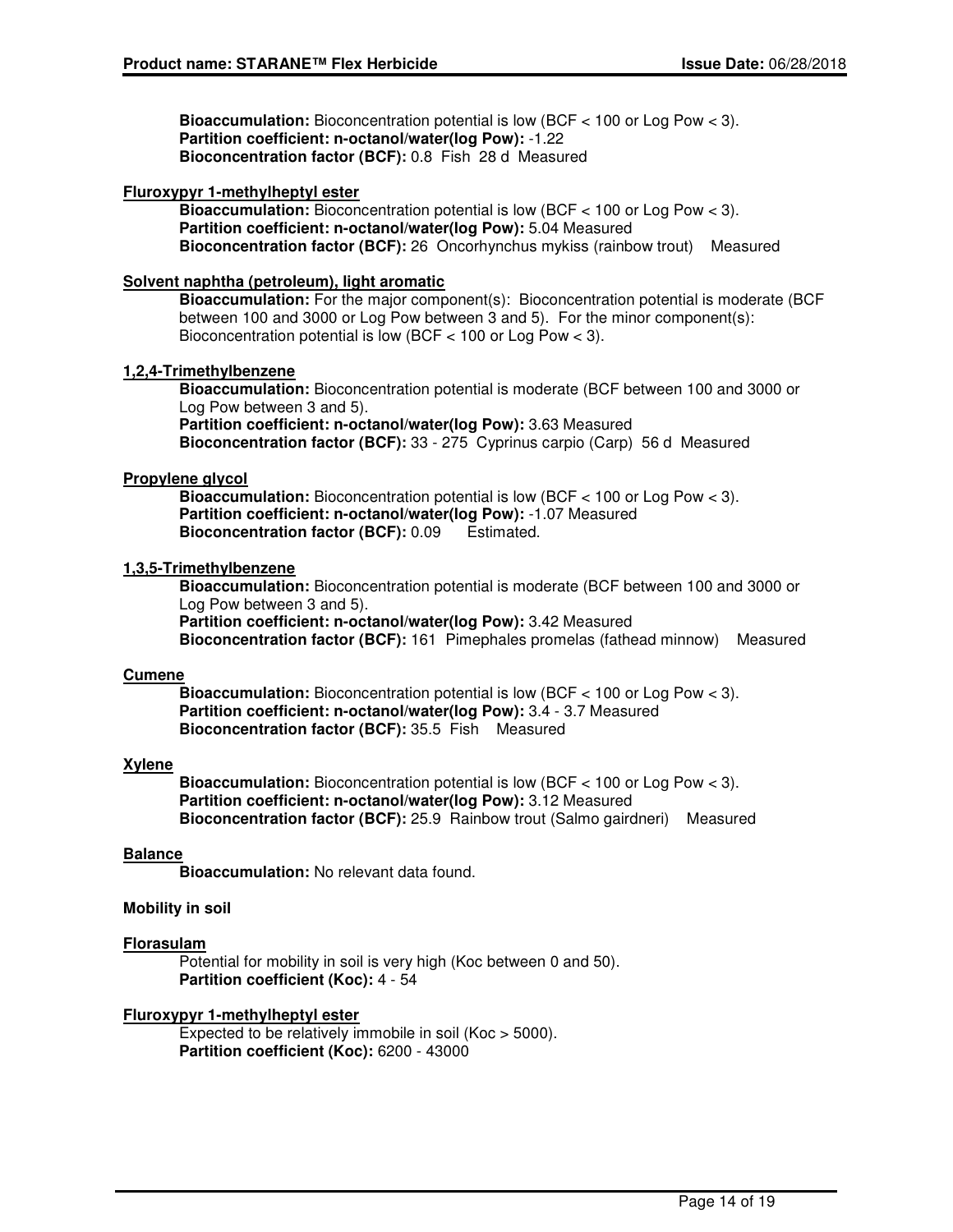### **Solvent naphtha (petroleum), light aromatic**

For the major component(s): Potential for mobility in soil is low (Koc between 500 and 2000).

### **1,2,4-Trimethylbenzene**

Potential for mobility in soil is low (Koc between 500 and 2000). **Partition coefficient (Koc):** 720 Estimated.

### **Propylene glycol**

Given its very low Henry's constant, volatilization from natural bodies of water or moist soil is not expected to be an important fate process. Potential for mobility in soil is very high (Koc between 0 and 50). **Partition coefficient (Koc):** < 1 Estimated.

### **1,3,5-Trimethylbenzene**

Potential for mobility in soil is low (Koc between 500 and 2000). **Partition coefficient (Koc):** 741.65 Estimated.

### **Cumene**

Potential for mobility in soil is low (Koc between 500 and 2000). **Partition coefficient (Koc):** 800 - 2800 Estimated.

### **Xylene**

Potential for mobility in soil is medium (Koc between 150 and 500). **Partition coefficient (Koc):** 443 Estimated.

### **Balance**

No relevant data found.

## **13. DISPOSAL CONSIDERATIONS**

**Disposal methods:** If wastes and/or containers cannot be disposed of according to the product label directions, disposal of this material must be in accordance with your local or area regulatory authorities. This information presented below only applies to the material as supplied. The identification based on characteristic(s) or listing may not apply if the material has been used or otherwise contaminated. It is the responsibility of the waste generator to determine the toxicity and physical properties of the material generated to determine the proper waste identification and disposal methods in compliance with applicable regulations. If the material as supplied becomes a waste, follow all applicable regional, national and local laws.

## **14. TRANSPORT INFORMATION**

**DOT**

**Proper shipping name** Flammable liquids, n.o.s.(Petroleum Naphtha, 1,2,4- Trimethylbenzene) **UN number** UN 1993 **Class** 3 **Packing group** III **Reportable Quantity** Xylene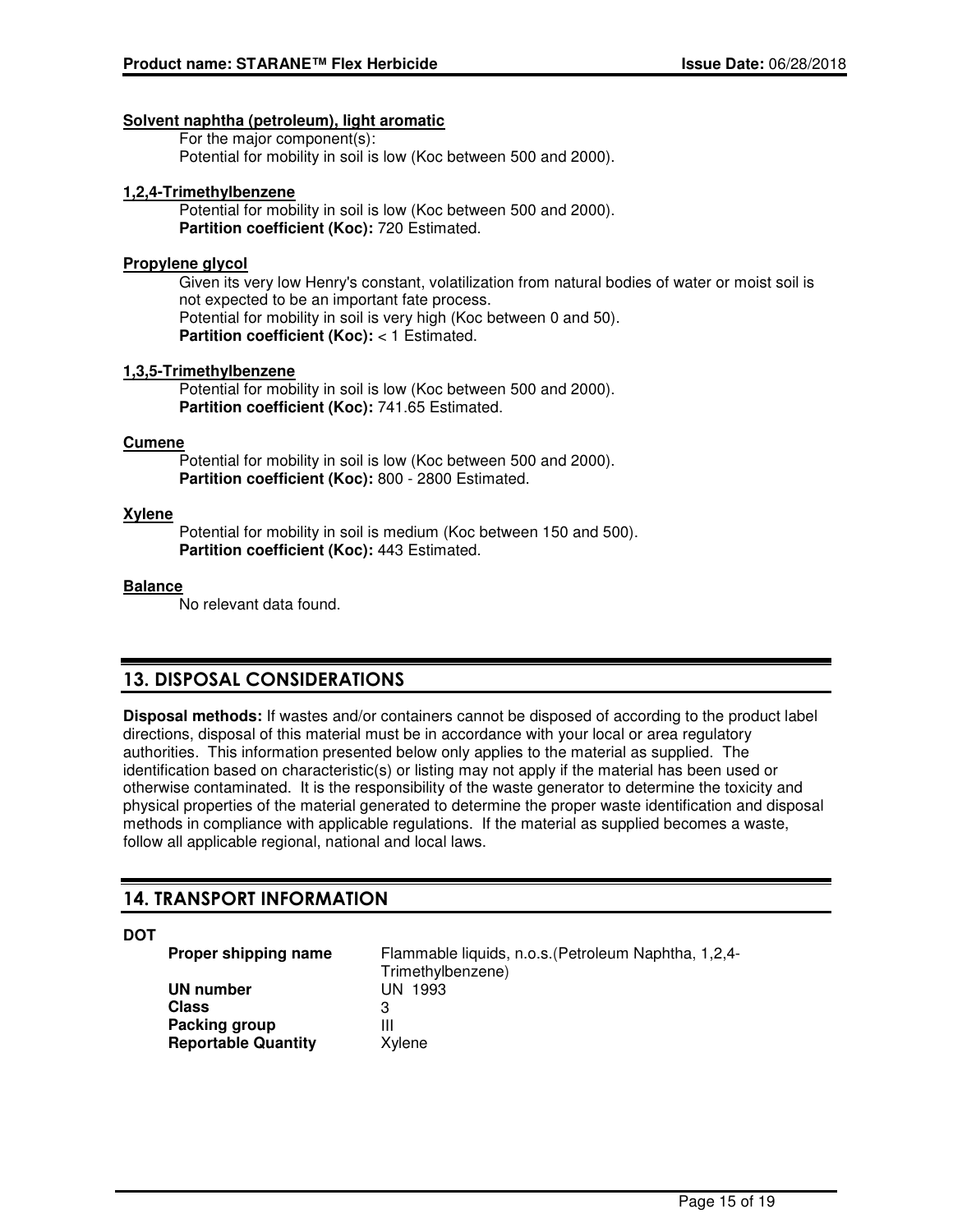**Classification for SEA transport (IMO-IMDG):**

| Proper shipping name                                 | FLAMMABLE LIQUID, N.O.S. (Petroleum Naphtha, 1,2,4-<br>Trimethylbenzene) |
|------------------------------------------------------|--------------------------------------------------------------------------|
| UN number                                            | UN 1993                                                                  |
| <b>Class</b>                                         | 3                                                                        |
| Packing group                                        | Ш                                                                        |
| <b>Marine pollutant</b>                              | Petroleum Naphtha, 1,2,4-Trimethylbenzene                                |
| <b>Transport in bulk</b>                             | Consult IMO regulations before transporting ocean bulk                   |
| according to Annex I or II                           |                                                                          |
| of MARPOL 73/78 and the                              |                                                                          |
| <b>IBC or IGC Code</b>                               |                                                                          |
| <b>Classification for AIR transport (IATA/ICAO):</b> |                                                                          |
| Proper shipping name                                 | Flammable liquid, n.o.s. (Petroleum Naphtha, 1,2,4-<br>Trimethylbenzene) |
| <b>UN number</b>                                     | UN 1993                                                                  |
| <b>Class</b>                                         | 3                                                                        |
| Packing group                                        | Ш                                                                        |
|                                                      |                                                                          |

This information is not intended to convey all specific regulatory or operational requirements/information relating to this product. Transportation classifications may vary by container volume and may be influenced by regional or country variations in regulations. Additional transportation system information can be obtained through an authorized sales or customer service representative. It is the responsibility of the transporting organization to follow all applicable laws, regulations and rules relating to the transportation of the material.

## **15. REGULATORY INFORMATION**

### **Superfund Amendments and Reauthorization Act of 1986 Title III (Emergency Planning and Community Right-to-Know Act of 1986) Sections 311 and 312**

Flammable (gases, aerosols, liquids, or solids) Respiratory or skin sensitisation Specific target organ toxicity (single or repeated exposure) Serious eye damage or eye irritation Skin corrosion or irritation

| Superfund Amendments and Reauthorization Act of 1986 Title III (Emergency Planning and |              |
|----------------------------------------------------------------------------------------|--------------|
| Community Right-to-Know Act of 1986) Section 313                                       |              |
| Componente                                                                             | <b>CACDN</b> |

| <b>Components</b>      | <b>CASRN</b> |
|------------------------|--------------|
| 1,2,4-Trimethylbenzene | 95-63-6      |
| Cumene                 | 98-82-8      |

### **Pennsylvania Right To Know**

The following chemicals are listed because of the additional requirements of Pennsylvania law:

### **Components CASRN**

| ---------------                             | --------   |
|---------------------------------------------|------------|
| Solvent naphtha (petroleum), light aromatic | 64742-95-6 |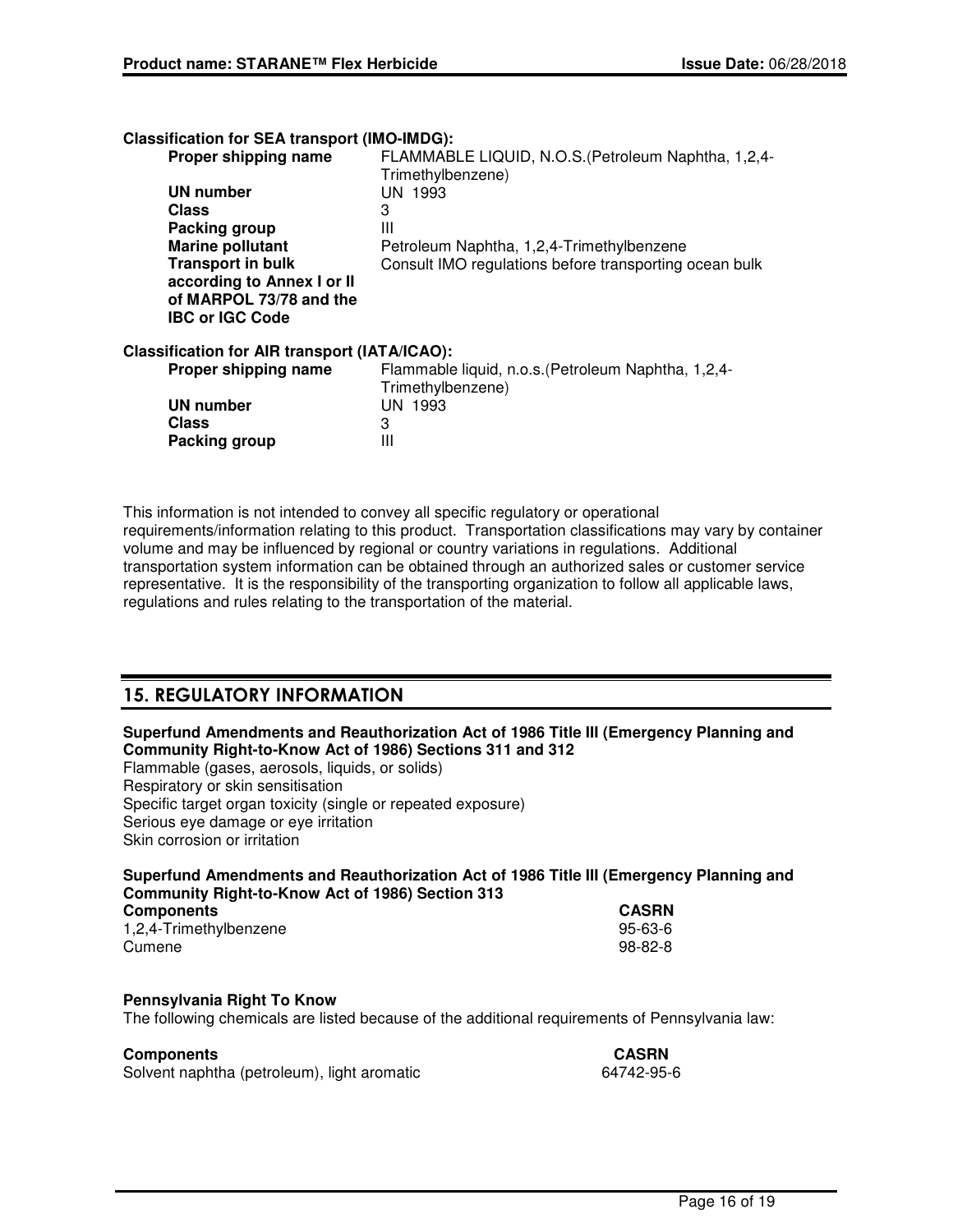| 1,2,4-Trimethylbenzene | $95 - 63 - 6$ |
|------------------------|---------------|
| Propylene glycol       | 57-55-6       |
| Cumene                 | 98-82-8       |

### **California Prop. 65**

WARNING: This product can expose you to chemicals including Cumene, Methylene chloride, Quartz, which is/are known to the State of California to cause cancer, and N-Methyl-2-pyrrolidone, Methanol, which is/are known to the State of California to cause birth defects or other reproductive harm. For more information go to www.P65Warnings.ca.gov.

### **United States TSCA Inventory (TSCA)**

This product contains chemical substance(s) exempt from U.S. EPA TSCA Inventory requirements. It is regulated as a pesticide subject to Federal Insecticide, Fungicide, and Rodenticide Act (FIFRA) requirements.

### **Federal Insecticide, Fungicide and Rodenticide Act**

EPA Registration Number: 62719-604

This chemical is a pesticide product registered by the Environmental Protection Agency and is subject to certain labeling requirements under federal pesticide law. These requirements differ from the classification criteria and hazard information required for safety data sheets, and for workplace labels of non-pesticide chemicals. Following is the hazard information as required on the pesticide label:

### WARNING

Causes substantial but temporary eye injury Prolonged or frequently repeated skin contact may cause allergic reactions in some individuals.

## **16. OTHER INFORMATION**

### **Hazard Rating System**

**NFPA**

| Health | <b>Flammability</b> | Instability |
|--------|---------------------|-------------|
|        |                     |             |

### **Revision**

Identification Number: 358906 / A211 / Issue Date: 06/28/2018 / Version: 8.0 DAS Code: GF-2257

Most recent revision(s) are noted by the bold, double bars in left-hand margin throughout this document.

### **Legend**

| <b>ACGIH</b>        | USA. ACGIH Threshold Limit Values (TLV)                             |
|---------------------|---------------------------------------------------------------------|
| <b>ACGIH BEI</b>    | ACGIH - Biological Exposure Indices (BEI)                           |
| BEI                 | <b>Biological Exposure Indices</b>                                  |
| Dow IHG             | Dow Industrial Hygiene Guideline                                    |
| OSHA P0             | USA. OSHA - TABLE Z-1 Limits for Air Contaminants - 1910.1000       |
| OSHA <sub>Z-1</sub> | USA. Occupational Exposure Limits (OSHA) - Table Z-1 Limits for Air |
|                     | Contaminants                                                        |
| <b>SKIN</b>         | Absorbed via skin                                                   |
| $ $ STEL            | Short-term exposure limit                                           |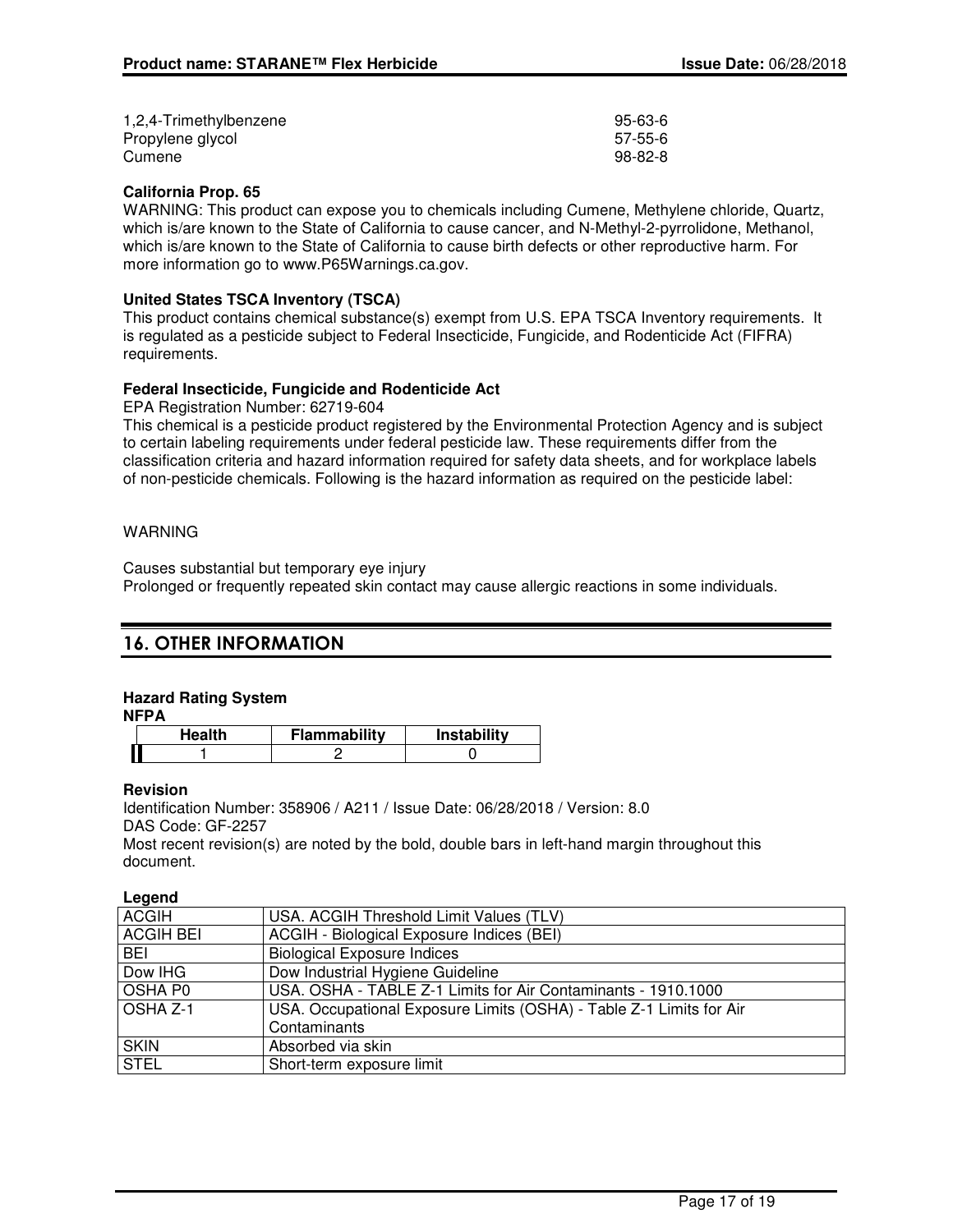| <b>TWA</b>     | 8-hr TWA                                            |
|----------------|-----------------------------------------------------|
| <b>US WEEL</b> | USA. Workplace Environmental Exposure Levels (WEEL) |

### **Full text of other abbreviations**

AICS - Australian Inventory of Chemical Substances; ASTM - American Society for the Testing of Materials; bw - Body weight; CERCLA - Comprehensive Environmental Response, Compensation, and Liability Act; CMR - Carcinogen, Mutagen or Reproductive Toxicant; DIN - Standard of the German Institute for Standardisation; DOT - Department of Transportation; DSL - Domestic Substances List (Canada); ECx - Concentration associated with x% response; EHS - Extremely Hazardous Substance; ELx - Loading rate associated with x% response; EmS - Emergency Schedule; ENCS - Existing and New Chemical Substances (Japan); ErCx - Concentration associated with x% growth rate response; ERG - Emergency Response Guide; GHS - Globally Harmonized System; GLP - Good Laboratory Practice; HMIS - Hazardous Materials Identification System; IARC - International Agency for Research on Cancer; IATA - International Air Transport Association; IBC - International Code for the Construction and Equipment of Ships carrying Dangerous Chemicals in Bulk; IC50 - Half maximal inhibitory concentration; ICAO - International Civil Aviation Organization; IECSC - Inventory of Existing Chemical Substances in China; IMDG - International Maritime Dangerous Goods; IMO - International Maritime Organization; ISHL - Industrial Safety and Health Law (Japan); ISO - International Organisation for Standardization; KECI - Korea Existing Chemicals Inventory; LC50 - Lethal Concentration to 50 % of a test population; LD50 - Lethal Dose to 50% of a test population (Median Lethal Dose); MARPOL - International Convention for the Prevention of Pollution from Ships; MSHA - Mine Safety and Health Administration; n.o.s. - Not Otherwise Specified; NFPA - National Fire Protection Association; NO(A)EC - No Observed (Adverse) Effect Concentration; NO(A)EL - No Observed (Adverse) Effect Level; NOELR - No Observable Effect Loading Rate; NTP - National Toxicology Program; NZIoC - New Zealand Inventory of Chemicals; OECD - Organization for Economic Co-operation and Development; OPPTS - Office of Chemical Safety and Pollution Prevention; PBT - Persistent, Bioaccumulative and Toxic substance; PICCS - Philippines Inventory of Chemicals and Chemical Substances; (Q)SAR - (Quantitative) Structure Activity Relationship; RCRA - Resource Conservation and Recovery Act; REACH - Regulation (EC) No 1907/2006 of the European Parliament and of the Council concerning the Registration, Evaluation, Authorisation and Restriction of Chemicals; RQ - Reportable Quantity; SADT - Self-Accelerating Decomposition Temperature; SARA - Superfund Amendments and Reauthorization Act; SDS - Safety Data Sheet; TCSI - Taiwan Chemical Substance Inventory; TSCA - Toxic Substances Control Act (United States); UN - United Nations; UNRTDG - United Nations Recommendations on the Transport of Dangerous Goods; vPvB - Very Persistent and Very Bioaccumulative

### **Information Source and References**

This SDS is prepared by Product Regulatory Services and Hazard Communications Groups from information supplied by internal references within our company.

DOW AGROSCIENCES LLC urges each customer or recipient of this (M)SDS to study it carefully and consult appropriate expertise, as necessary or appropriate, to become aware of and understand the data contained in this (M)SDS and any hazards associated with the product. The information herein is provided in good faith and believed to be accurate as of the effective date shown above. However, no warranty, express or implied, is given. Regulatory requirements are subject to change and may differ between various locations. It is the buyer's/user's responsibility to ensure that his activities comply with all federal, state, provincial or local laws. The information presented here pertains only to the product as shipped. Since conditions for use of the product are not under the control of the manufacturer, it is the buyer's/user's duty to determine the conditions necessary for the safe use of this product. Due to the proliferation of sources for information such as manufacturer-specific (M)SDSs, we are not and cannot be responsible for (M)SDSs obtained from any source other than ourselves. If you have obtained an (M)SDS from another source or if you are not sure that the (M)SDS you have is current, please contact us for the most current version.